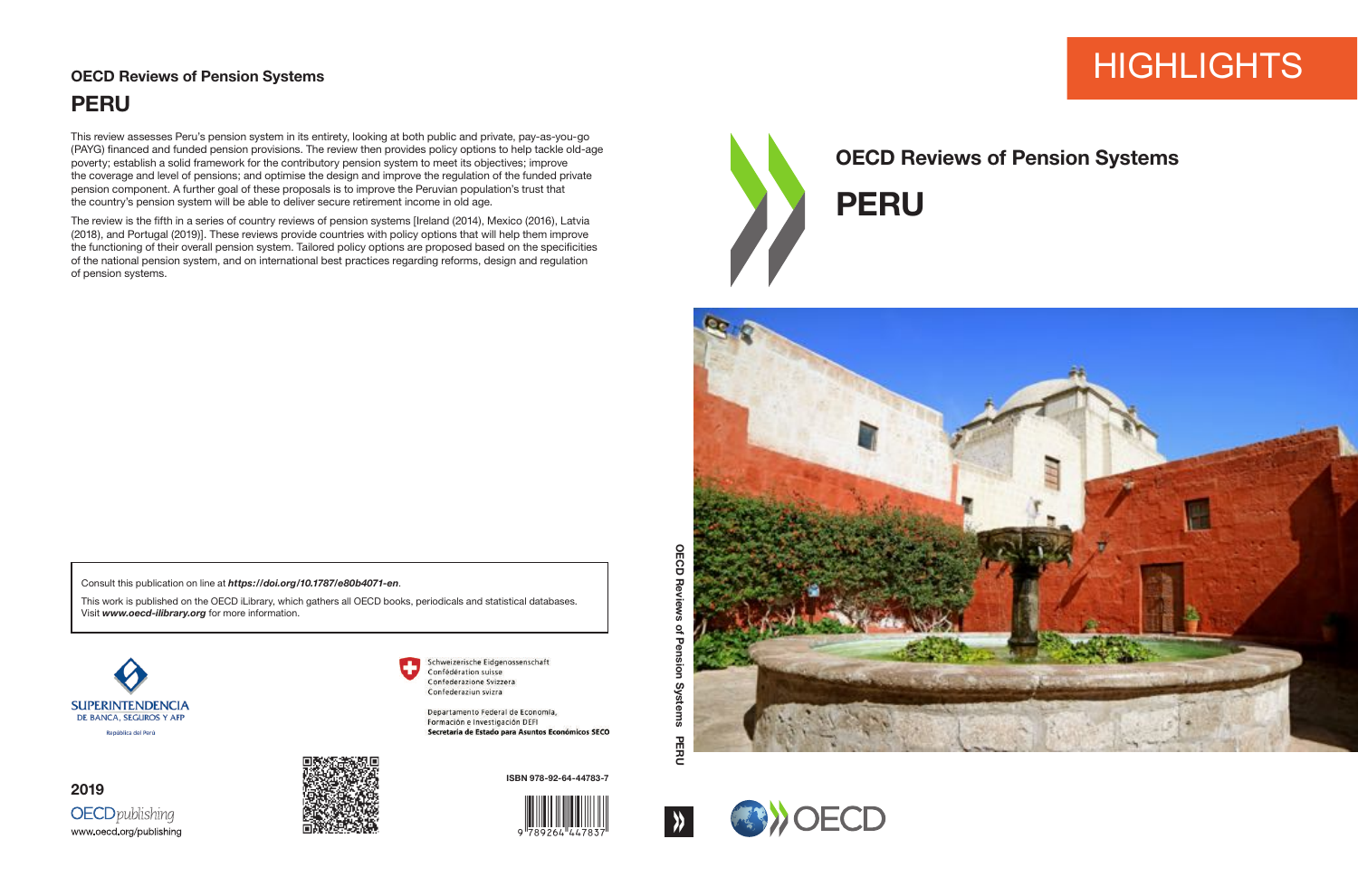

### IN THE REVIEW

The current Peruvian pension system Tackling old-age poverty

Establishing a solid framework for the contributory pension system

Improving the coverage and level of pensions

Optimising the design of the private pension system for the accumulation phase

Optimising the design of the private pension system for the pay-out phase

Trust and confidence in the pension system

Recommendations for the Peruvian pension system

The review is part of a series of country reviews of pension systems. These reviews provide countries with policy options that will help them improve the functioning of their overall pension system. They propose tailored policy options based on the specificities of the national pension system, and on international best practices regarding reforms, design and regulation. This review is the fifth in a series of country reviews of pension systems: Ireland, 2014; Mexico, 2016; Latvia, 2018 and Portugal, 2019.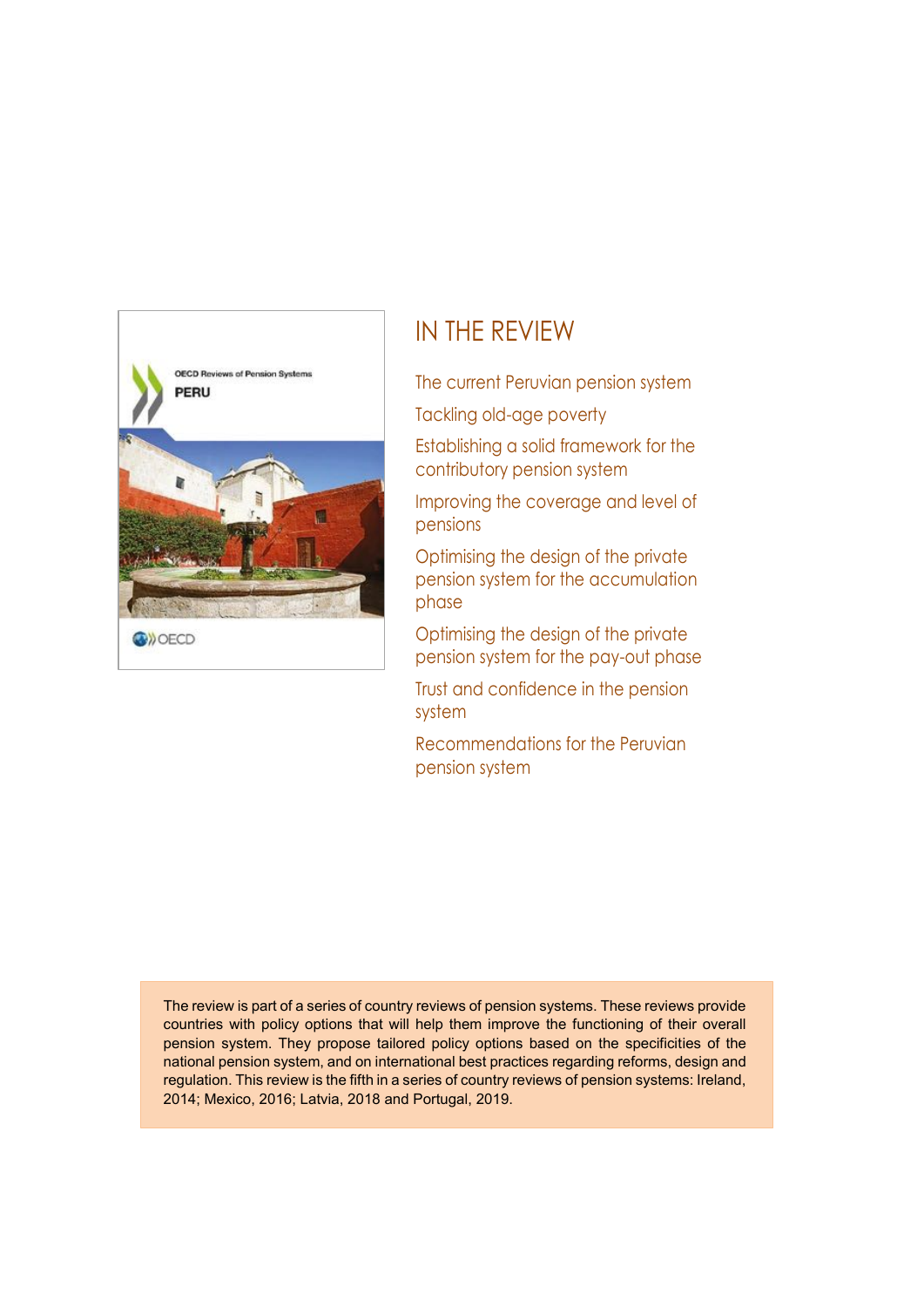The Peruvian Pension System has undergone many changes to improve its sustainability over the last several decades. However, there are still significant issues to address to put the Peruvian Pension System in a better position to achieve its objective of ensuring the financial well-being of the elderly.

This booklet presents the main messages from the *OECD Review of Pension Systems in Peru*. The review assesses Peru's pension system in its entirety, looking at both public and private, pay-as-you-go (PAYG) financed and funded pension provisions. It draws on international best practices and the specificities of the Peruvian pension system to propose a set of policy options to improve its functioning and ability to deliver adequate and secure retirement income.

The OECD Review of Pension Systems in Peru provides policy options to help tackle old-age poverty; establish a solid framework for the contributory pension system to meet its objectives; improve the coverage and level of pensions; and, optimise the design and improve the regulation of the funded private pension component. These proposals also aim to improve trust that the pension system and its institutions will work in the best interests of the population to provide a secure retirement income.

The policy proposals in the review should be implemented as a package. All the components work together to balance the different trade-offs. Implementing them separately, in a piecemeal manner, will break the balance and could jeopardise the whole reform. Any reform of the pension system needs to take a long-term vision that goes beyond short-term considerations. Nevertheless, implementation could be gradual taking into account fiscal capacity, institutional capability and labour market developments.

#### Key issues to address in the Peruvian pension system



Improve trust and confidence in the pension system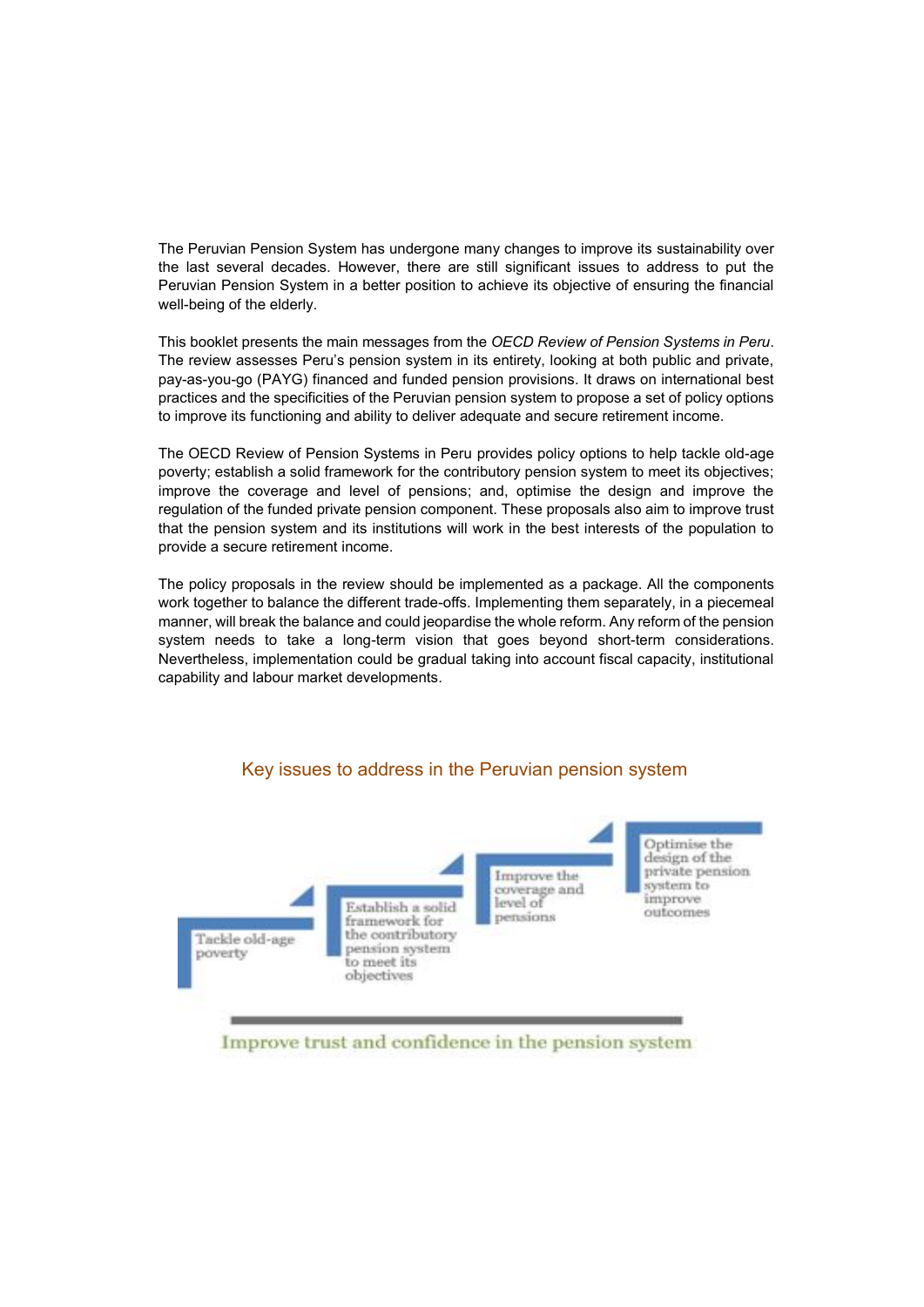#### Tackle old-age poverty by establishing a noncontributory pension that provides a safety net for all Peruvians in old age

Poverty rates have been declining in Peru, but it remains a much larger problem in rural areas and for the elderly in particular. The programme Pensión 65, that provides a flat-rate benefit for the elderly in extreme poverty, has largely been a success, with 1 in 4 elderly Peruvians now receiving benefits. Nevertheless, benefit levels remain extremely low compared to the level of safety-net benefits provided in OECD countries, even when accounting for the difference in economic development, and only people in extreme poverty are eligible. Furthermore, the benefit level has not been adjusted in nominal terms and has therefore been declining in real terms.

- Increase benefit levels (currently around 9% of average wages) and index them, at least, to inflation to maintain purchasing power.
- Run publicity campaigns to increase people's awareness of the programme and expand its eligibility criteria to reach a larger population to address more than extreme poverty.
- With the expansion of coverage, Pensión 65 benefits may need to change from a flat-rate to a top-up payment to be better integrated with the minimum pension in the contributory system.

#### Establish a solid framework for the contributory pension system to meet its objectives

The PAYG public and funded private pension components currently operate in parallel, competing against each other rather than building on complementarity. Strict eligibility requirements for the public system mean that individuals unable to achieve twenty years of contributions will receive no benefits from the public system. Individuals switching to the private system will lose access to minimum pension benefits. Furthermore, a lack of coordination among public institutions overseeing the whole pension system has led to pensioners losing contributions.

The main recommendation is to retain the public PAYG and the funded private pension to complement each other, and require that everyone contribute to and receive pensions from both components. While the system could rely primarily on either public or private provision, combining both a mandatory public system and individual capitalisation accounts would result in a more robust pension system that is more resilient to the many risks that can threaten the sustainability and adequacy of retirement income. In addition, retaining both systems would minimise the implementation costs and smooth the transition to the improved new system. The new framework for the complementary public and private pension provision needs to:

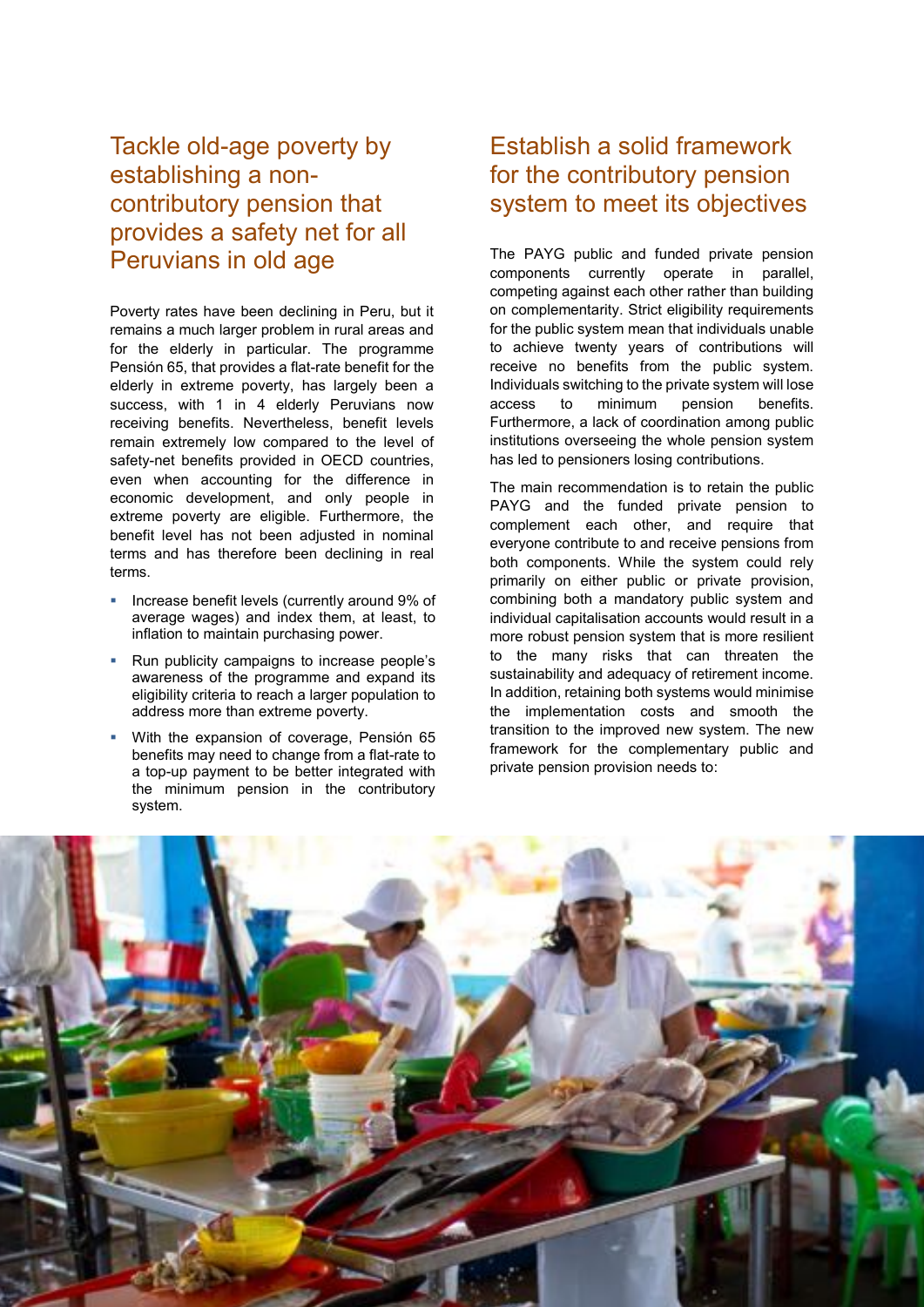- Adhere to the principles of complementarity, accessibility, sustainability, and equity.
- Apply the new rules to all new contributions to the system immediately after the reform so as to limit the length of this transition process and the related costs while protecting past entitlements.
- Adjust the public system benefit formula so that the level of benefits that affiliates can expect to receive is linked to the contributions made to the system in order to ensure financial sustainability. Introduce automatic mechanisms to adjust the parameters and benefit levels to the macroeconomic and demographic realities, both in accumulation by linking the accrual of benefits with the macroeconomic situation, and in pay-out by accounting for the length of time that payments are expected to be made.
- Reduce the minimum number of years required to contribute to the PAYG system before being eligible for benefits to improve the accessibility of the system and ensure that most people who contribute to the system can expect to receive benefits in return.
- Establish a minimum level of pension that increases with the number of years of contributions so that individuals can see merit in continuing to contribute. Coordinate the minimum pension benefit with the increased safety-net Pensión 65.
- Remove duplication of disability and survivor pension benefits. Benefits may continue to be provided by the public and private system for their respective portion of retirement benefits. For those in risky occupations, competition between the public and private sector should be removed for SCTR insurance.
- Create a centralised platform to collect contributions and manage information collection for both the public and the private components of the pensions system, and capitalise on the efficiency gains brought with the existing AFPnet platform. This will facilitate the access to timely and accurate data on the pension system and make the processes to share information more flexible and adaptable to ad-hoc needs.

#### Improve the coverage of the system and the level of pensions

Coverage of the contributory pension system is low by international standards, at around 55% of the working age population. High levels of informal employment, relatively low contributions, low contribution densities, and the possibility of withdrawing assets before the legal retirement age explain the low levels of pension benefits. Over 70% of the workforce is in informal employment, and individuals affiliated to the private system contribute less than half of the years in which they have an account. Currently, individuals can withdraw 25% of their assets before retirement for the purchase of a first home, and retire from the age of 50/55 for females/males if eligible for early retirement. These factors result in a replacement rate that is around 35-40% of final salary in the best case scenario, and only 15-20% in more realistic scenario.

- Subsidise the social security contributions of low-income workers. This would reduce the costs for informal workers - the majority of whom have low income - to become formal.
- Provide incentives workers to voluntarily save for retirement, particularly informal workers. In order to ensure that low-income individuals benefit from these incentives, consider implementing a flat subsidy or matching contributions that are paid directly into the affiliate's account. Such incentives could be linked to contribution density to encourage more frequent contributions. These incentives could also be implemented to encourage additional contributions beyond the mandatory level for formal workers.
- Nudge individuals to save for retirement in addition to the other measures by, for example, introducing as well automatic enrolment and using other insights from behavioural economics such as simplification of the processes and improved communication.
- Consider reintroducing the requirement that independent workers contribute to the system, while allowing for a flexible contribution schedule and innovative collection mechanisms such as through utility bills.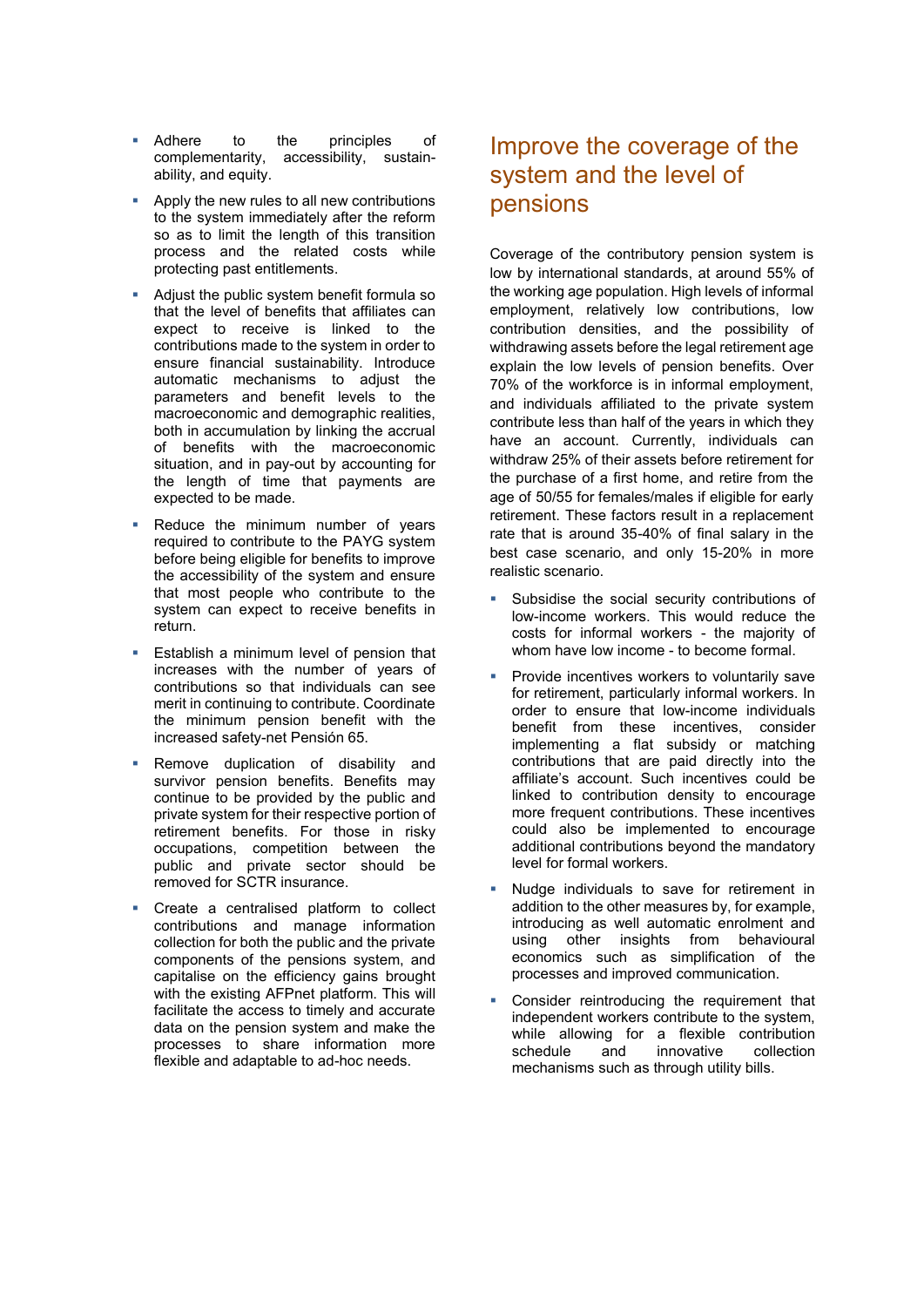- Increase the mandatory contribution rate. This increase could be gradual and linked to wage increases to prevent an immediate reduction in nominal wages. However, this implies that during the transition period there will be people with different contribution rates. Alternatively, or in parallel, additional contributions could come from the employer.
- Limit the early withdrawal of assets from pension accounts. Early withdrawals for the purchase of a home could be limited to voluntary contributions, but any matching contributions or subsidies provided on these contributions would need to be removed to avoid adverse incentives to game the system.
- Limit access to early retirement. First, eliminate the gender gap in the early retirement age. While the legal retirement age is the same for both genders, there remains a difference of five years for early retirement, which puts women at a disadvantage in retirement given their lower average wages and higher life expectancies. Secondly, make the criteria for early retirement more restrictive for those who are able to continue working. Also, impose minimum income requirements, and adjust benefits downward in an actuarially fair manner to reflect the longer expected time in retirement.

#### Optimise the design and improve the regulation of the private funded system

Recent measures such as the introduction of the tender mechanism have generated cost reductions and improved competition, but further improvements are necessary to promote better investment outcomes for individuals and to ensure that their best interests are of paramount importance.

- Adapt the default investment strategy to provide a more optimal lifecycle approach by gradually de-risking the investment rather than doing so immediately when individuals reach the specified age. Furthermore, individuals could be allowed to invest different sources of pension savings into different funds and providers in order to better diversify their risk exposure according to their preferences.
- Introduce independent investment benchmarks to assess the performance of the AFPs and improve comparability.

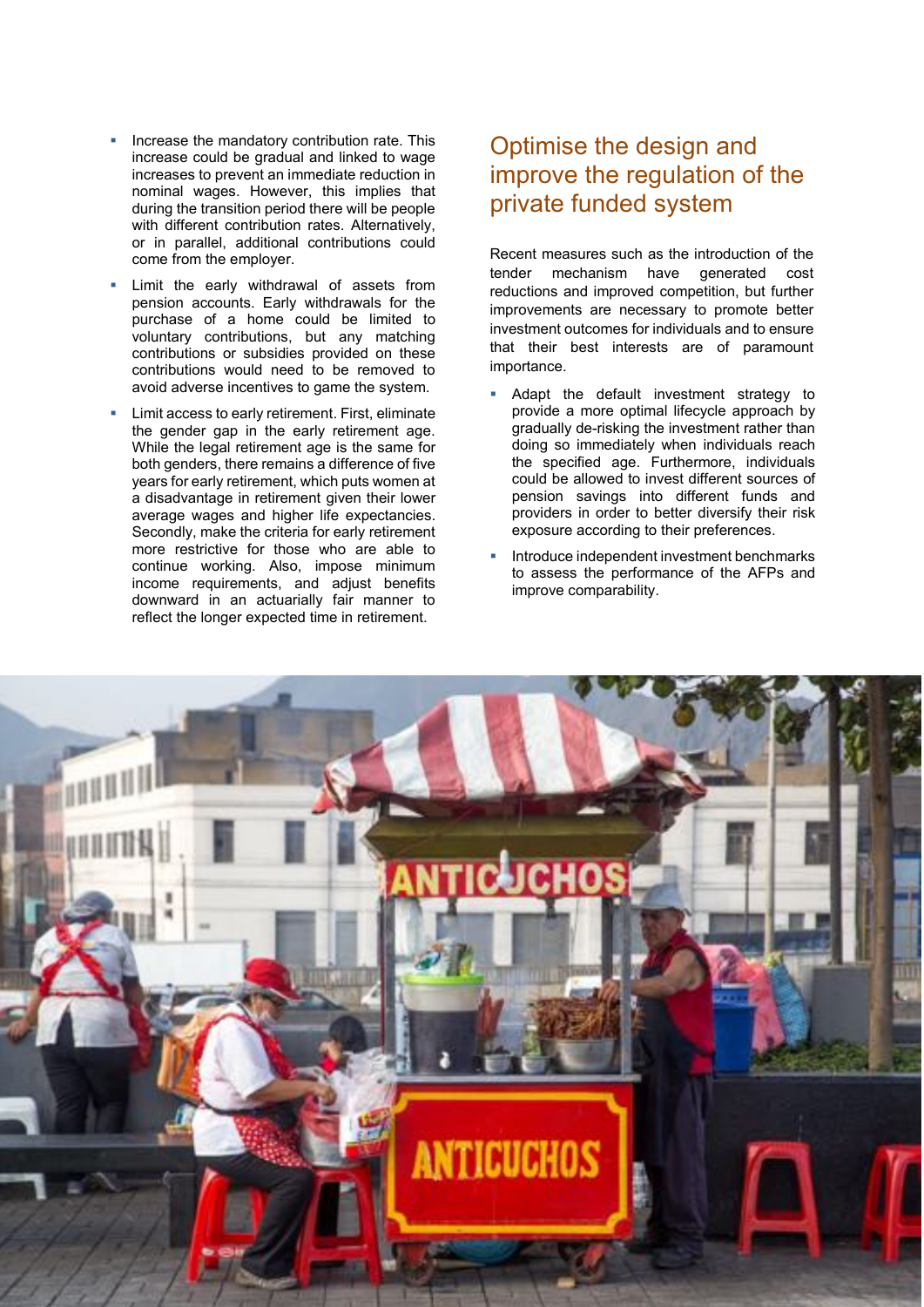- Introduce a performance-based fee structure, where providers receive more fees if the funds outperform the market, to better align the incentives of the fund managers with the interest of the affiliates. The independent performance benchmarks could be relied upon to this effect.
- Align the fees charged on voluntary contributions with those for mandatory contributions. The fees charged for voluntary contributions remain significantly higher than those for mandatory contributions on average. These high fees may act as a disincentive for individuals, especially those in informal occupations, to contribute voluntarily to the pension system. It also means that individuals who do decide to save more are getting much less out of their additional savings than they would otherwise.
- Eliminate the minimum guaranteed return. Alternative mechanisms exist to achieve the objectives of the minimum return, namely independent benchmarks to judge investment performance and more direct targets around investment volatility.
- Improve and standardise the disclosure and reporting of AFPs' cost and fees to encourage better cost control. The resulting transparency can increase competitive pressure on providers as affiliates can more easily compare the fees they are paying and change providers if they choose. In addition, more providers themselves to better understand all the costs they incur, allowing them to take action to reduce these costs.
- Limit how often individuals can change funds<br>and providers to prevent negative and providers to prevent negative consequences such as excessive marketing expenditure or market instability related to frequent switching.
- Provide the centralised platform managing the contributions and information collection with a mandate to enforce the payment of contributions. AFPs are currently responsible for this, but they do not have the mechanisms to carry out this responsibility effectively.

The option to take 95.5% of assets as a lump sum at retirement has undermined the role of the pension system to provide a regular stream of income in retirement. Short of removing this option, policy makers should implement measures to encourage people to have a pension in retirement. The options they have to take their accumulated assets need to be aligned with the pension system's objective of ensuring people's financial well-being throughout their retirement.

- Require a minimum level of income in retirement to be able to take a lump sum. This minimum could be met through a combination of both the public and private components, and set at a level such as the minimum pension for the contributory system.
- Maintain tax incentives and matching contributions (when introduced) aimed at encouraging saving for retirement only when people buy into a regular stream of income at retirement. People taking lump sums should be able to take only their contributions and returns, but not the incentives received.
- Discourage taking a lump-sum through incentives linked to health coverage. Those retiring early should be required to pay a higher contribution from their lump-sum to account for the longer time to be covered by EsSalud or not allowed to take a lump-sum at all.
- Continue to simplify and standardise the payout options. The alternative options for paypresent a risk of confusion and choice overload.
- Ensure the continued security of benefits by regularly reviewing assumptions (e.g. mortality tables) and establishing a procedure to protect annuitants in the case of insolvency of the insurer.
- Extend the deferral period for deferred annuities to increase the amount of income that the deferred annuity will provide. The current annuity purchased with 50% of accumulated assets and a deferral period of five years will result in a significantly lower income than pensioners could otherwise obtain.